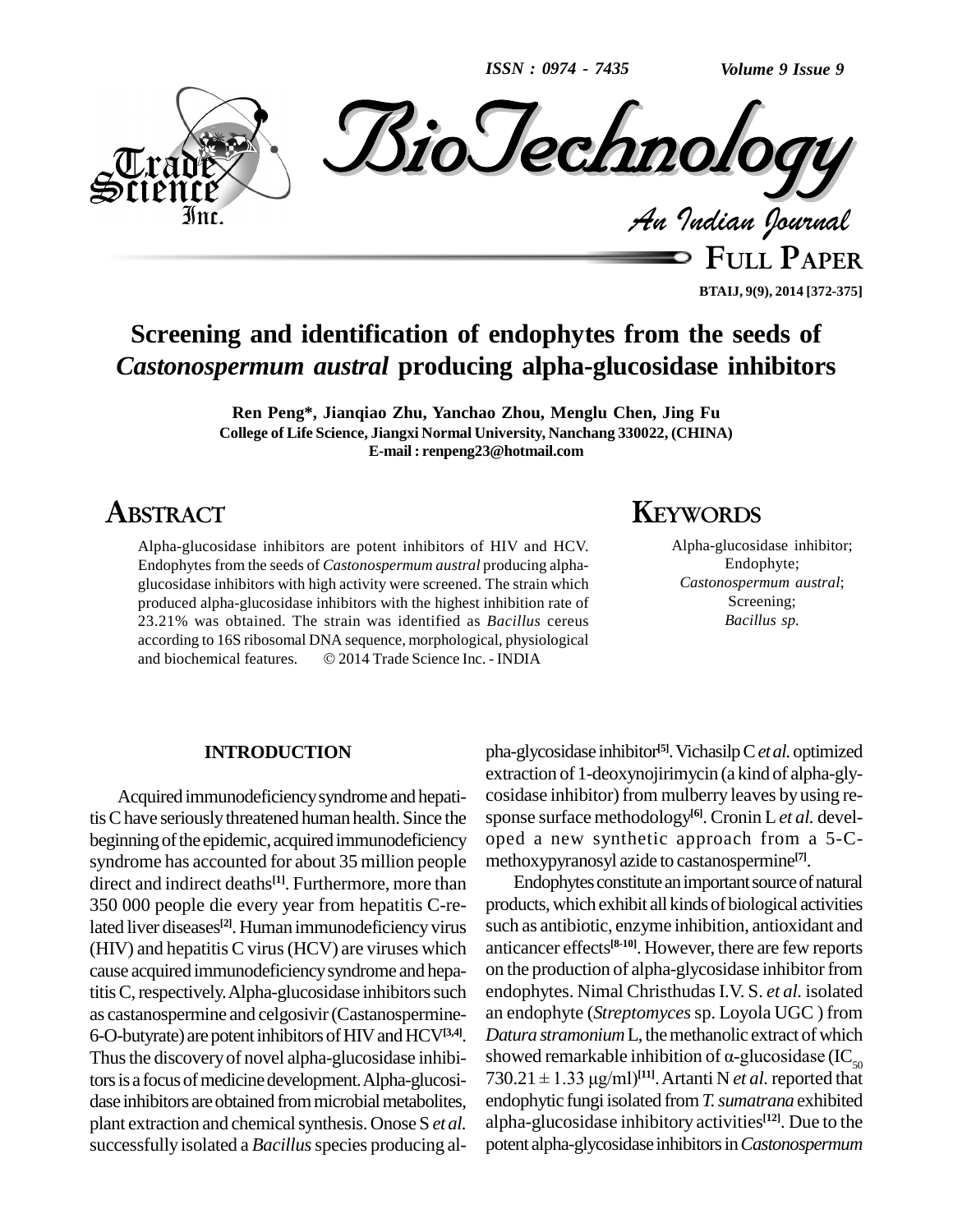**FULL PAPER**

*austral*, the present paper aimed to isolate endophytes from *Castonospermum austral*seed. The identification of endophytes was also described.

#### **MATERIALSAND METHODS**

## **Surface sterilization of the seeds of** *Castonospermum austral*

washed with tap water, and then were dried in sterile condition. Surface sterilization of *Castonospermum austral* seeds was carried out by immersing seeds in 99% (v/v) ethanol for 1 min,  $3.125\%$  NaOCl for 6min and 99% (v/v) ethanol for 30s again. The sterilized seeds<br>were rinsed five times with saline water and blotted by<br>blotting paper. 50µl aliquots of the final washing soluwere rinsed five times with saline water and blotted by tion were plated on NA medium. A lack of colony confirmed the success of surface sterilization of *Castonospermum austral* seeds.

### **Isolation of endophyte from the seeds of** *Castonospermum austral*

The sterilized seeds were cut into pieces and grinded The in a sterilized mortar containing 10ml of saline water, described and then rest for 15min. 50 $\mu$ l aliquots of supernant were teriolog in a sterilized mortar containing 10ml of saline water, transferred to Gause 1 cultural medium plate, followed and then rest for 15min. 50µl aliquots of supernant were<br>transferred to Gause 1 cultural medium plate, followed<br>by incubation at  $28^{\circ}$ C for  $7{\sim}14d$ . The colonies were isolated, purified and deposited on PDAmedium.

### **The** first screening

The isolated endophytes were inoculated into fer mentation medium (starch 1.0%, glucose 1.0%, pep-The isolated endophytes were inoculated into fer-<br>mentation medium (starch 1.0%, glucose 1.0%, pep-<br>tone 0.8%, NaCl 0.3%, K<sub>2</sub>HPO<sub>4</sub> 0.1%, MgSO<sub>4</sub>•7H<sub>2</sub>O for 3 min fc mentation medium (starch 1.0%, glucose 1.0%, pep-<br>tone 0.8%, NaCl 0.3%, K<sub>2</sub>HPO<sub>4</sub> 0.1%, MgSO<sub>4</sub>•7H<sub>2</sub>O<br>0.1%, pH 7.0~7.2) and incubated at 28 °C (120 rev/ min) for 72 h. The culture was centrifuged and the re-<br>sultant supernatant was mixed with amylase. The mix-<br>ture was incubated at 37 °C for 20min. At the same<br>the gu sultant supernatant was mixed with amylase. The mixtime, Oxford cups were placed on the plates containing ture was incubated at 37  $^{\circ}$ C for 20min. At the same time, Oxford cups were placed on the plates containing starch 1% and agar 2%. 200 $\mu$ l aliquots of the mixture solution were added into Oxford cups respectively and starch 1% and agar 2%. 200µl aliquots of the mixture<br>solution were added into Oxford cups respectively and<br>incubated at 37 °C for 12 h, and then the color was developed with KI-I<sub>2</sub>. The amylase inhibitory activity **Screer** was estimated based on the size of clear zone.

#### **The second screening**

The candidates with high amylase inhibitory activity were selected for assayingalpha-glucosidase inhibitory

Fresh seeds of *Castonospermum austral* were <sup>37°</sup>C. The reaction was stopped by addition of 2.0 mL activity.Alpha-glucosidase inhibitory assaywas con ducted according to Kim *et al*. (2004) with a minor modification **[13]**. Sample (0.2 mL), 0.1 mLof enzyme solution and 1.0 mL of 50 mM phosphate buffer at pH<br>6.8 were added to a test tube, and then incubated for<br>10 min at 37°C. The reaction was initiated by addition 6.8 were added to a test tube, and then incubated for 10 min at 37°C. The reaction was initiated by addition of 0.1ml of 116 mM pNPG (p-Nitrophenyl  $\alpha$ -Dglucopyranoside), followed by 10 min incubation at of 0.1ml of 116 mM pNPG (p-Nitrophenyl  $\alpha$ -Dof  $100 \text{ mM Na}_2\text{CO}_3$ . The absorbance of p-nitrophenol released from PNPG at 405nm was measured with a spectrophotometer. Phosphate buffer in place of en zyme and sample was used asthe experimental blank. Due to the effects of pigment in sample, the background absorption was also measured by displacing sample with  $phosphate buffer. Alpha-glucosidase inhibitory rate =$ [absorption in the presence of alpha-glucosidase-(ab sorption in the presence of alpha-glucosidase and sample- background absorption)]/ absorption in the presence of alpha-glucosidase\*100%

> Identification of the isolated endophyte and phylogenetic tree analysis

The endophyte was identified based on the method genetic tree analysis<br>The endophyte was identified based on the method<br>described in "Bergey's Manual of Determinative Bacdescribed in "Bergey's Manual of Determinative Bacteriology<sup>"[14]</sup> and analysis of 16S rDNA sequence. The genomic DNA was extracted using TIANamp Bacteria DNA Kit according to the manual of manufacturer.

16S rRNA gene of the endophyte was amplified ria DNA Kit according to the manual of manufacturer.<br>16S rRNA gene of the endophyte was amplified<br>using the universal forward primer (5' -16S rRNA gene of the endophyte was amplified<br>using the universal forward primer (5' -<br>AGAGTTTGATCCTGGCTCAG-3') and reverse one using the universal forward primer (5<sup>†</sup><br>AGAGTTTGATCCTGGCTCAG-3<sup>\*</sup>) and reverse on<br>(5<sup>\*</sup>-ACGGTTACCTTGT TACGACTT-3<sup>\*</sup>)<sup>[15]</sup>. Th (5' -ACGGTTACCTTGT TACGACTT-3' )<sup>[15]</sup>. The<br>amplification was done by initial denaturation at 95 °C<br>for 3 min followed by 35 cycles of 95°C for 30 s, 55°C AGAGTTTGATCCTGGCTCAG-3') and reverse one<br>(5' -ACGGTTACCTTGT TACGACTT-3')<sup>[15]</sup>. The<br>amplification was done by initial denaturation at 95 °C amplification was done by initial denaturation at 95 °C<br>for 3 min followed by 35 cycles of 95°C for 30 s, 55°C<br>for 30 s, 72°C for 60 s and final extension at 72 °C for 5 min. The PCR product was checked by agarose gel electrophoresis and recovered from the gel by using the quick gel extraction kit. The purified DNA fragment was sequenced using an automated sequencer.

# BioTechnologyBioTechnology**RESULTSAND DISCUSSION**

### **Screening of endophyte from** *Castonospermum austral* **seed**

Generally, Saccharide hydrolase inhibitors have several cooperative inhibition effects such as alpha-glucosidase and alpha-amylase inhibition **[16]**. In the first

*Indian Journal*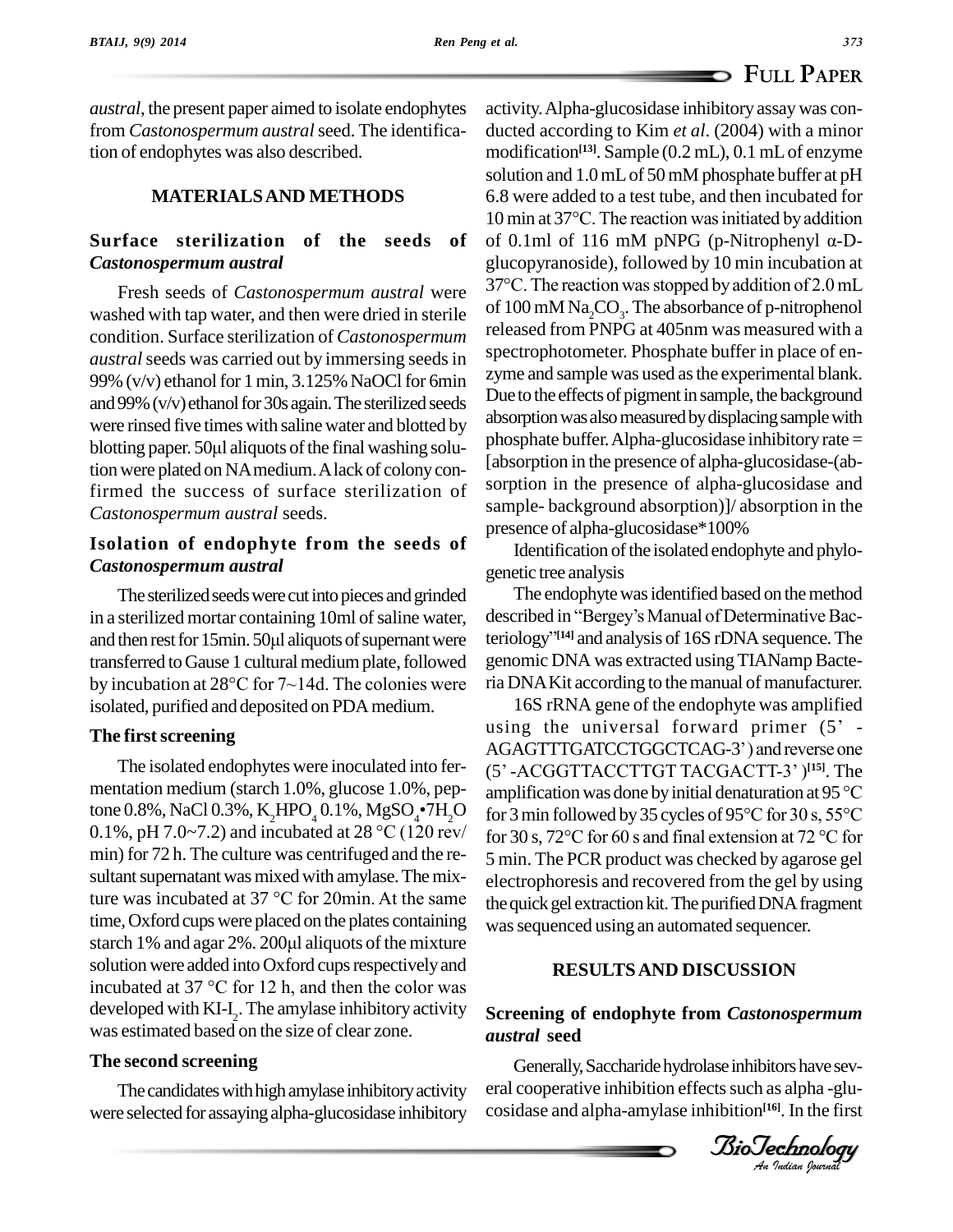# **FULL PAPER**

screening procedure, if alpha-amylase completely de graded starch into monosaccharide, the color don't developed with KI-I<sub>2</sub>, thus a clear zone was formed somal nearOxford cups.Asmaller clear zone indicated higher amylase inhibitory activity.The candidates with high amylase inhibitory activitywere selected for assaying screening procedure. The size of a clear zone was easily measured and the price of starch is far lower than that of pNPG, thus the combination of the first screening and the second screening decreased labor and low ered cost in the experiments. TABLE 1 showed the screening result of endophytes from *Castonospermum austral*seeds. Nine strains were selected based on the size of clear zone formed near Oxford cups.Among these strains, strain No.10 had the smallest clear zone and its alpha-glucosidase inhibitory rate was 13.87%. However, strain No.12 showed the highest alpha-glucosidase inhibitory rate (23.21%) with the clear zone

alpha -glucosidase inhibitory activity in the second Bergey's manual of systematic bacteriology and 16S submitted to GenBank under the accession number of KF668650. On the basis of comparison of 16S ribo somal DNA sequences of strain No.12 and other *Ba*cillus species available in GenBank, strain No.12 had homology (99%) with *B.cereus* Y1 (the accession num-<br>ber of KC247316.1 in GenBank). According to the<br>Bergey's manual of systematic bacteriology and 16S ber of KC247316.1 in GenBank). According to the ribosomal RNA sequence of the strain, it was tentatively named as *Bacillus cereus* SD6.

> Until now, Some microorganisms including  $S$ *treptoverticillium* verticillus, Bacillus subtilis, Ba*cillus amyloliquefaciens*, *Streptomyces nigrifaciens* and *Streptomyces sp.* were found to produce alpha glucosidase inhibitors **[17-20]**. Furthermore, the metabolites form endocytes such as *Streptomyces* sp. Loyola UGC, *Aspergillusterreus* and *Aspergillus aculeatus* were potent alpha-glucosidase inhibitors **[11,21,22]**.To our knowledge, *Bacillus cereus*from *Castonospermum* austral seeds was reported to produce alpha-glucosi-

**TABLE 1 : Screening results of endophyte from** *Castonospermum austral***seed**

| <b>Strain</b>                            | Control | <b>No.1</b> |                      | $No.2\quad No.6$ | <b>No.7</b> | No.8 No.9 |              | No.10 No.11 No.12 |             |
|------------------------------------------|---------|-------------|----------------------|------------------|-------------|-----------|--------------|-------------------|-------------|
| Size of a clear zone (mm)                |         | 11          | 12                   | -10              | $\Box$      | 10.       | $\mathbf{H}$ |                   |             |
| Alpha-glucosidase inhibitory rate<br>(%) |         |             | 13.70 3.76 0.62 1.95 |                  |             | 0.98 5.30 |              | 13.87             | 14.25 23.21 |

of 10mm. The date suggested thatamylase inhibitory activityalpha-glucosidase inhibitoryactivitywasloosely related.

## **IDENTIFICATION OFTHE ISOLATED STRAIN NO.12**

 $B = \frac{B - B}{B}$  anaerooic condition, but can not produce acids in the  $B = \frac{B - B}{B}$ secret catalase. The strain colony was large, surface  $\overrightarrow{F}$ Strain No.12 had the highest alpha-glucosidase inhibitory, thus the strain was used for identification. Strain No.12 isGram positive, motility positive and facultative aerobic bacteria. The strain is rod-shaped and capsule deficient. It was able to produce spore. It can produce acids in broth containing glucose when cultured in  $\begin{bmatrix} 1 \end{bmatrix}$ <br>apparable condition but can not produce acids in the  $\begin{bmatrix} 2 \end{bmatrix}$ anaerobic condition, but can not produce acids in the aerogenesis when degrading carbohydrate. It also could irregularityand flat.

To further confirm the identity of the isolate, PCR amplification and sequencing of the 16S rRNA gene were done. 16S ribosomal RNA gene of the strain was



dase inhibitor for the first time. The optimization of alpha-glucosidase inhibitor production from the strain and the purification and characterization of alpha-glucosi dase inhibitor are under investigation.

#### **ACKNOWLEDGEMENTS**

The authors would like to gratefully thank Jiangxi Normal University for financial support.

#### **REFERENCES**

- **[1]** http://www.who.int/gho/hiv/en/
- **[2]** http://www.who.int/mediacentre/factsheets/fs164/ en/
- **[3]** P.B.Fischer, M.Collin, G.B.Karlsson, W.James, T.D.Butters, S.J.Davis, S.Gordon, R.A.Dwek, F.M.Platt; J.Virol., **69**, 5791 **(1995)**.
- **[4]** D.Durantel; Curr.Opin.Investig.Drugs, **10**, 860 **(2009)**.
- **[5]** S.Onose, R.Ikeda, K.Nakagawa, T.Kimura, K.Yamagishi,O.Higuchi,T.Miyazawa; Food.Chem.,